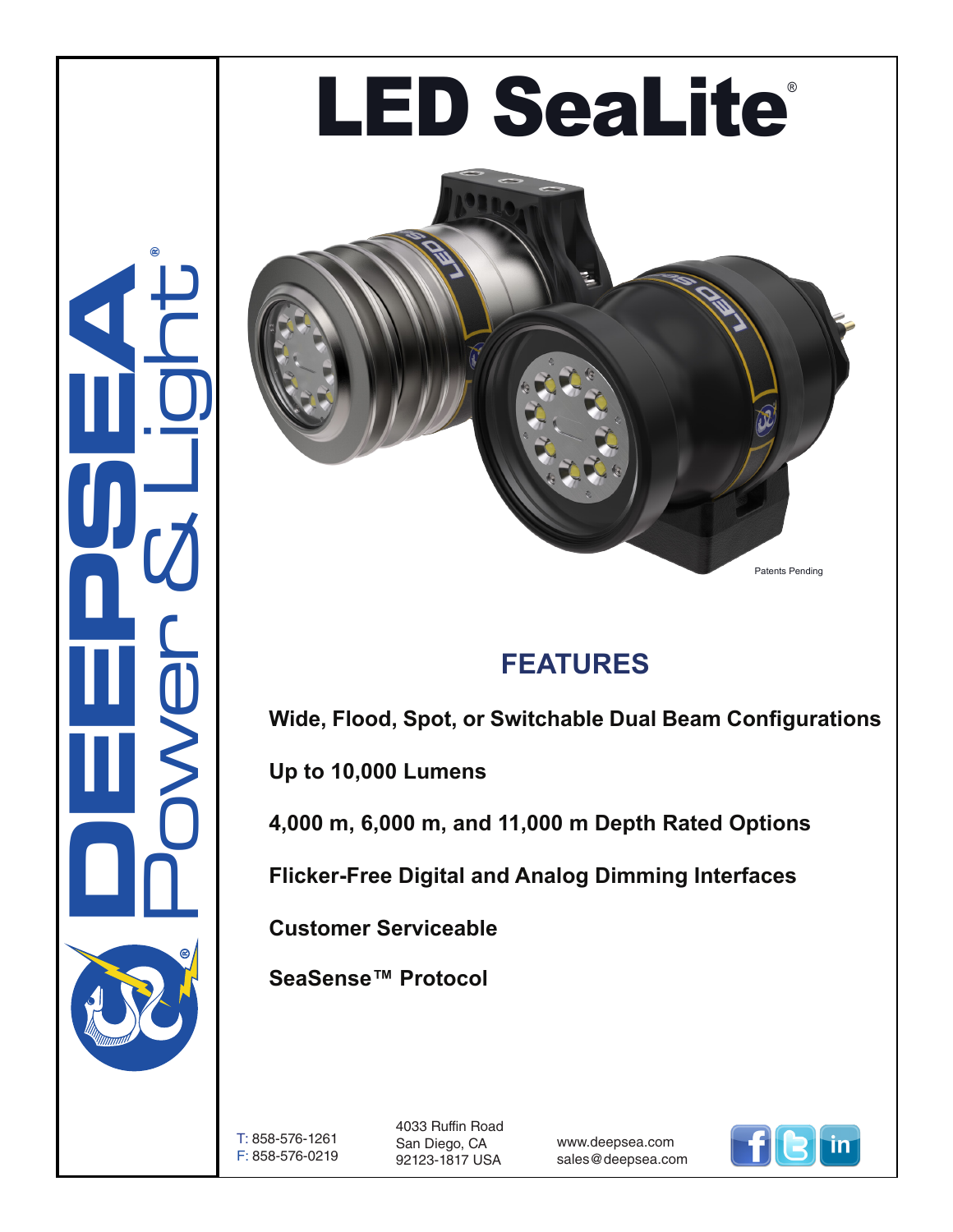## **LED SeaLite®**

|                                              | <b>LSL-1000</b>                                                                                                        | <b>LSL-2000</b>      | <b>LSL-2025</b>                                                          |
|----------------------------------------------|------------------------------------------------------------------------------------------------------------------------|----------------------|--------------------------------------------------------------------------|
| <b>Optical Specifications</b>                |                                                                                                                        |                      |                                                                          |
| <b>Typical Lumen Output</b><br>(Flood)       | 10,000                                                                                                                 |                      |                                                                          |
| <b>Efficacy</b>                              | $63$ lm/w <sup>1</sup>                                                                                                 | 94 lm/w <sup>1</sup> |                                                                          |
| Lux at 1 m                                   | Wide <sup>2</sup> : 2,300 lx<br>Flood: 5,600 lx<br>Spot: 14,000 lx                                                     |                      | See www.deepsea.com/multiray for<br>sample configuration specifications. |
| <b>Color</b>                                 | Day Light White 5000 K $\sim$ 6500 K<br>Warm White 2600 K ~ 3700 K<br><b>Contact Sales for Color Options</b>           |                      |                                                                          |
| <b>CRI</b>                                   | Day Light White: 70<br>Warm White: 80                                                                                  |                      |                                                                          |
| <b>Beam Angle (HPFW)</b>                     | Wide <sup>2</sup> : 115°<br>Flood: 75°<br>Spot: 35°                                                                    |                      | Wide <sup>2</sup> : 115°<br>Flood: 75°<br>Spot: 40°                      |
| <b>Environmental Specifications</b>          |                                                                                                                        |                      |                                                                          |
| <b>Depth Rating</b>                          | 4,000 m Acrylic Port<br>6,000 m or 11,000 m Sapphire Port                                                              |                      |                                                                          |
| <b>Thermal Protection</b>                    | Intelligent Thermal Rollback                                                                                           |                      |                                                                          |
| <b>Operational</b><br><b>Temperature</b>     | -10°C to 40°C [14°F to 104°F] <sup>3</sup>                                                                             |                      |                                                                          |
| <b>Storage Temperature</b>                   | -40°C to 100°C [-40°F to 212°F]                                                                                        |                      |                                                                          |
| <b>Electrical Specifications</b>             |                                                                                                                        |                      |                                                                          |
| <b>Voltage</b>                               | 90~140 VAC 50/60 Hz<br>110~160 VDC                                                                                     | 10~48 VDC1           |                                                                          |
| <b>Power</b>                                 | 160W @ 120 VAC 60 Hz                                                                                                   | 106W @ 24 VDC        |                                                                          |
| <b>Dimming</b>                               | RS232 <sup>4</sup> , RS485 <sup>4</sup> , Phase/Triac<br>RS2324, RS4854, 0~5V, 0~10V, 4~20mA                           |                      |                                                                          |
| <b>Mechanical Specifications</b>             |                                                                                                                        |                      |                                                                          |
| <b>Housing</b>                               | Hard Anodized 6013 Aluminum<br>Titanium                                                                                |                      |                                                                          |
| <b>Port</b>                                  | Standard: Sapphire<br>Optional: Acrylic                                                                                |                      |                                                                          |
| <b>Outer Diameter</b>                        | 63.0 mm [2.48 in]                                                                                                      |                      |                                                                          |
| <b>Overall Length</b><br>(Without Connector) | Acrylic Flood/Wide: 95.9 mm [3.77 in]<br>Sapphire Flood: 93.3 mm [3.67 in]<br>Acrylic/Sapphire Spot: 99.6 mm [3.92 in] |                      |                                                                          |
| <b>Weight in Air<sup>5</sup></b>             | Sapphire Flood: 490 g<br>Sapphire Flood: 450 g<br>Sapphire Spot: 510 g<br>Sapphire Spot: 470 g                         |                      |                                                                          |
| <b>Weight in Water<sup>5</sup></b>           | Sapphire Flood: 240 g<br>Sapphire Flood: 200 q<br>Sapphire Spot: 260 g<br>Sapphire Spot: 220 g                         |                      |                                                                          |
| Connector <sup>6</sup>                       |                                                                                                                        |                      |                                                                          |
| <b>Default</b>                               | <b>SEACON MCBHMP SS</b><br>Please contact sales for more options.                                                      |                      |                                                                          |

1 100% output available above 20 VDC. 50% output from 10~20 VDC due to input current limits.

2 Wide beam angle only available on Acrylic port 4,000 m depth rating.

3 For 120 VAC versions, thermal rollback may reduce light output in water temperatures exceeding 25° C [77° F]. See Manual for

additional information.

4 For RS232 and RS485, see Manual.

5 Nominal values are measured with MCBHMP connector and aluminum housing.

6 Ensure that ampacity ratings for interconnect system are suitable for your operating conditions. See Manual for more information.